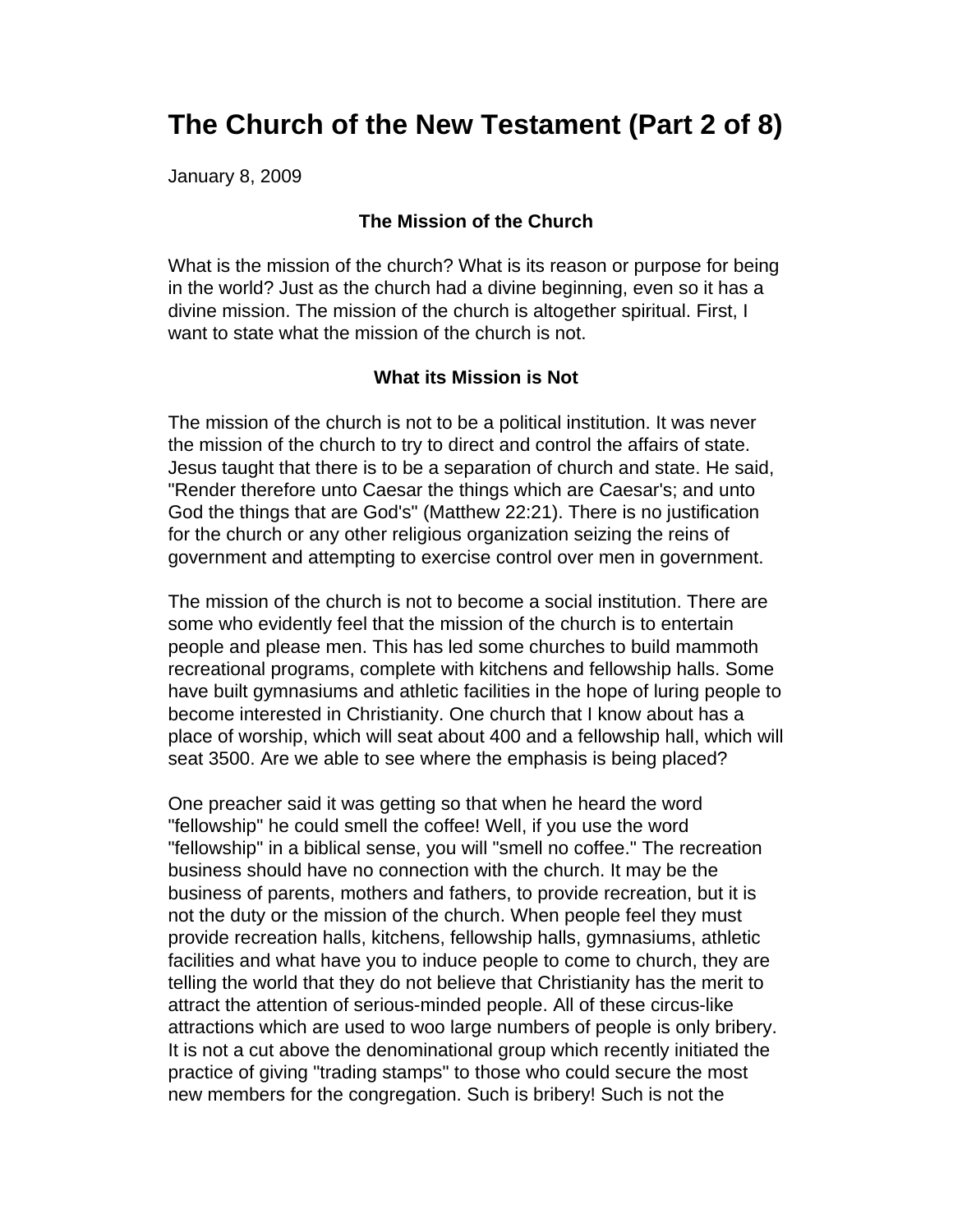mission of the church!

## **What is the mission of the church?**

The primary mission of the church is to preach the gospel. This is our paramount objective. Sometimes people say: "What about the poor and the unfortunate? Doesn't the church have an obligation to them?" Yes, it is necessary to do good and relieve the afflicted, the needy and poor, but that is not the primary mission of the church.

Perhaps you remember that one of the first problems that the church faced in the first century was the complaint that the Grecian widows were being neglected, and that they were not being fed. What did the apostles do? Did they give up the preaching of the gospel and say, "Our first duty is to take care of these poor folks and feed them?" They did not. They told the disciples to choose seven men to be appointed over the business of caring for the poor. They continued with their primary mission - preaching the gospel. They said, "It is not reason that we should leave the word of God, and serve tables" (Acts 6:2). It is a worthy thing to give a poor beggar a bath and a new suit of clothes, but how much more important that he receive the bath of regeneration and put on Christ. After all, what profit is it if you are able to relieve a man's physical needs momentarily at the expense of letting him die without having heard and obeyed the gospel, and letting him go to an endless and Christless eternity? How much better to preach the gospel to him, and fit him and prepare him to live forever with Christ and all the redeemed.

## **To Preach the Gospel**

Preaching the gospel is the primary mission of the church because the church is God's agency to evangelize the world. Jesus compared the church to a householder who went out into the marketplace to hire laborers into his vineyard, Matthew 20:1-16. Jesus also compared the nature of the kingdom of heaven to a sower who went forth to sow. The seed the sower was sowing was the word of God, Matthew 13:3-23. In early days, the church was God's agency to send preachers out to preach the word and do the work of God. The Bible says of the church at Antioch, "And when they had fasted and prayed and laid their hands on them, they sent them away" (Acts 13:1-3).

The apostle Paul said in I Timothy 3:15 that the church is the pillar and ground of the truth. A pillar is a large stone colonnade or column, which supports the roof of a porch or a building, thus the church supports and upholds the truth of God. That is the mission of the church - to support and uphold the truth.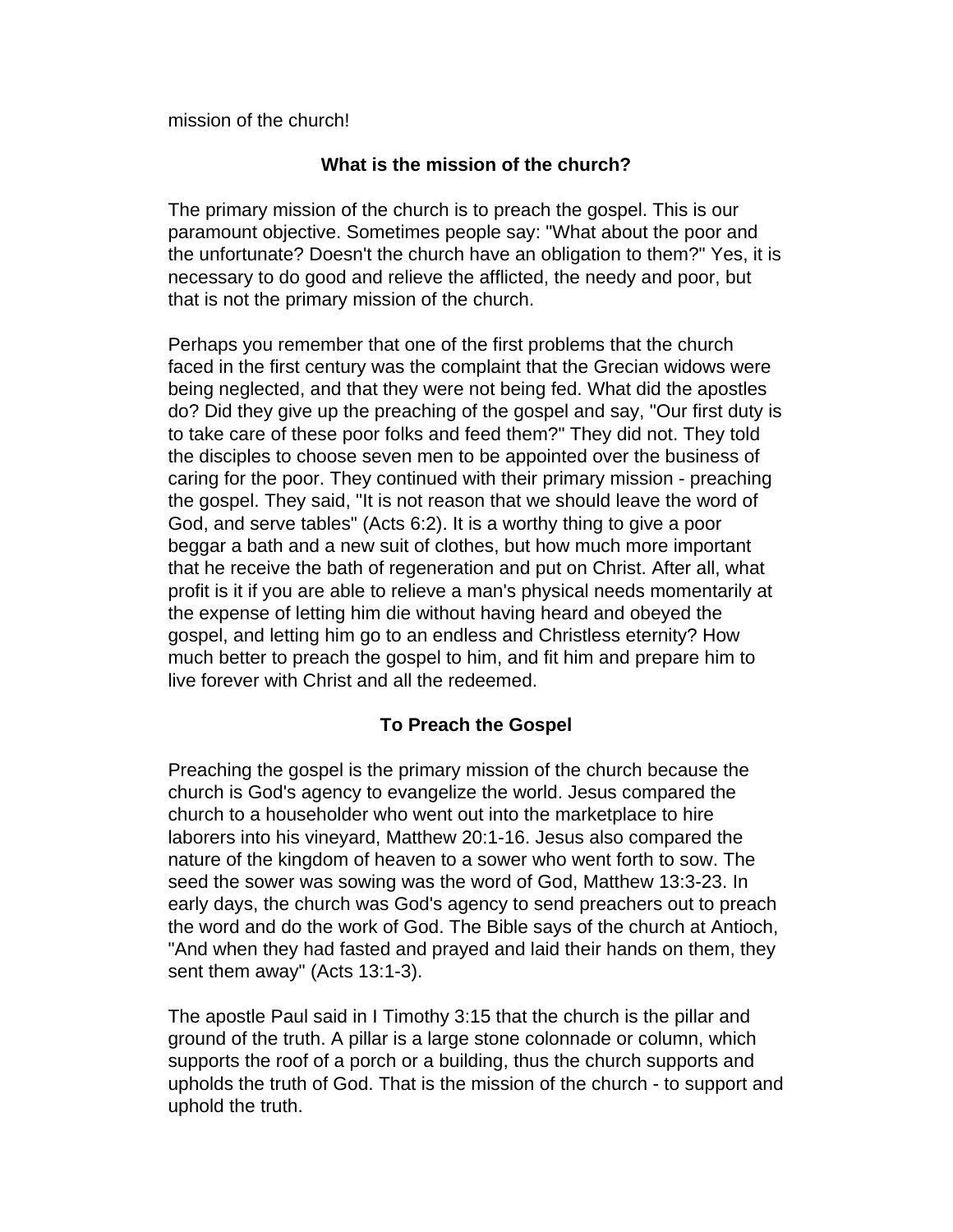The apostle Paul also identified the church as the institution, which is to make known the wisdom of God. Ephesians 3:10, "To the intent that now unto the principalities and powers in heavenly places might be known by the church the manifold wisdom of God." I understand therefore that the church is to be employed in the dissemination of the wisdom of God.

Paul said further: "Unto him be glory in the church by Christ Jesus throughout all ages, world without end" (Ephesians 3:21). It is God's will that glory to himself shall be in the church by Christ Jesus. Men who do not consent to this are not in harmony with God's will.

Let me also point out that local congregations of the church were the medium through which this mission of the church was to be accomplished. It was never God's plan to have some organization bigger than the church, the local congregation to preach the gospel. It was never God's plan to have a missionary society as an adjunct to the church in this respect.

God never intended for us to have some human society for the purpose of having rummage sales, garage sales, pie suppers, bingo games, and cake walks for the purpose of preaching the gospel. God intended for the church to do this work. Members of the church are to give their money on the first day of the week, and these funds are to be used for the mission of the church. What is the primary mission of the church? Its primary mission and central obligation is to preach the gospel.

It is said that if you go to Palestine, the Holy Land, as it is called, and visit the Church of the Holy Sepulcher, the guide will take you to a red stone beneath the great dome of the church and state: "Now right here is the center of the world, because this is where Jesus stood when he gave the great commission and said to the disciples: 'Go ye into all the world, and preach the gospel to every creature. He that believeth and is baptized shall be saved; but he that believeth not shall be damned' (Mark 16:15, 16)."

No doubt Jesus stood somewhere when he said that, but it seems unlikely that Jesus stood on that little red stone. We can't say for sure, but I am certain of one thing. The great commission is the center of the church's obligation even if that place is not the center of the world. Matthew stressed that same obligation but he worded it just a little differently. He recorded Jesus as saying: "All power is given unto me in heaven and in earth. Go ye therefore, and teach all nations, baptizing them in the name of the Father, and of the Son, and of the Holy Ghost: Teaching them to observe all things whatsoever I have commanded you: and, lo, I am with you alway, even unto the end of the world" (Matthew 28:18-20)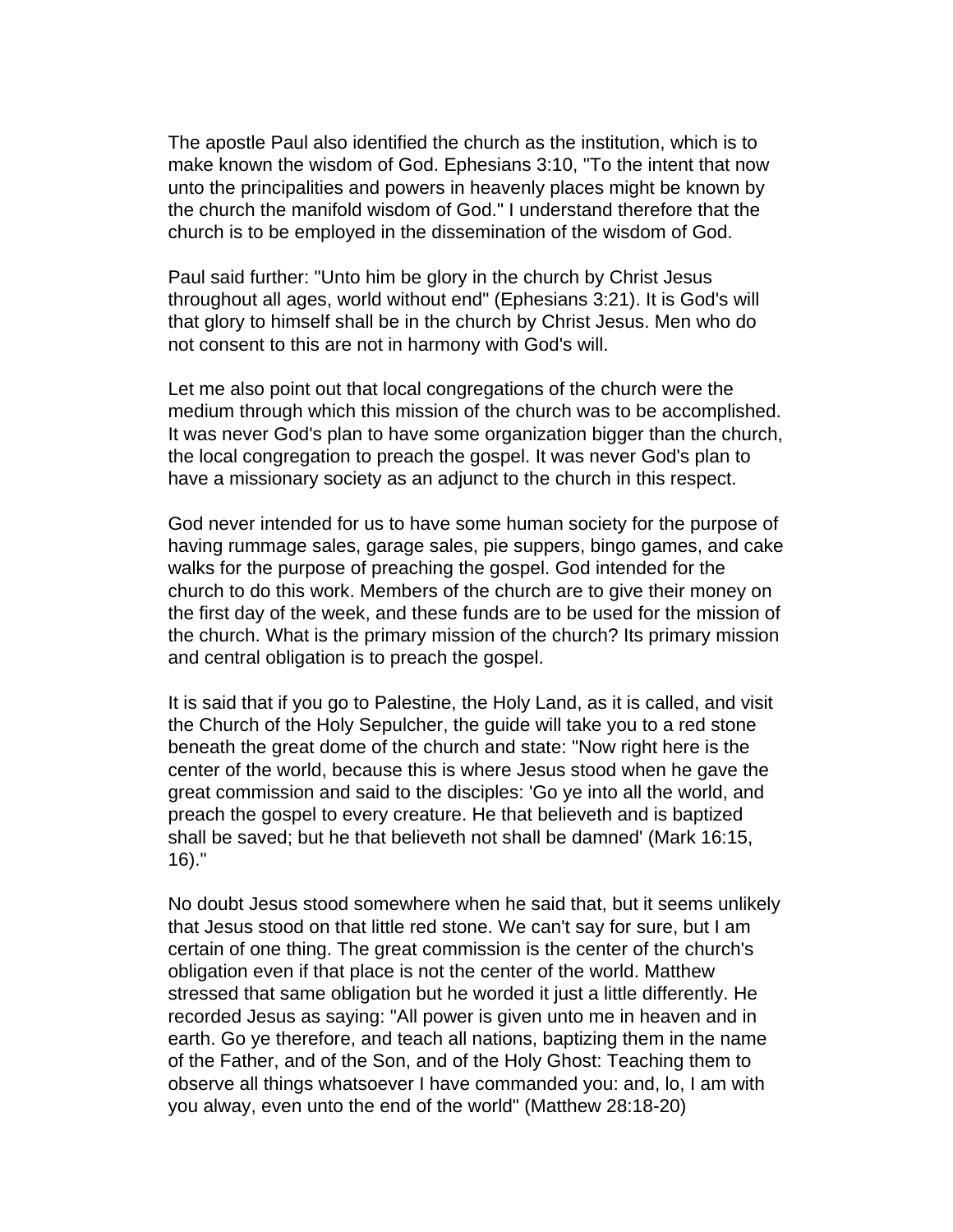## **To Teach the Saved**

But you will notice another mission of the church in the last part of that great commission, as stated by Matthew. He said, "Teaching them to observe all things whatsoever I have commanded you." Jesus said, "Teaching them." Who? Teaching those who are baptized, teaching the saved, teaching them to observe all things the Savior commanded. Thus, Jesus named another mission of the church. When the church has made disciples, then it is the mission of the church to teach them what Jesus wants them to know. It is not enough to teach them the first principles and then leave them to their own devices - they must be taught to observe all things that Jesus commanded. Therefore, teaching the saved is necessary.

When sinners hear the call of the gospel and become Christians, they have faith, but there is something else to be added. Peter said, "And beside this, add to your faith virtue; and to virtue knowledge; And to knowledge temperance; and to temperance patience; and to patience godliness; And to godliness brotherly kindness; and to brotherly kindness charity" (2 Peter 1:5-7).

One of the principal things to be added to the life of a Christian is knowledge. That was essentially what the apostle Paul was talking about when he spoke of "putting on the whole armor of God." He said: "Stand therefore, having your loins girt about with truth, and having on the breastplate of righteousness: And your feet shod with the preparation of the gospel of peace; Above all, taking the shield of faith, wherewith ye shall be able to quench all the fiery darts of the wicked. And take the helmet of salvation, and the sword of the Spirit, which is the word of God: Praying always with all prayer and supplication in the Spirit" (Ephesians 6:14-18). All of these things are simply metaphorical references to the word of God. Many Christians are bareheaded and barefooted, so to speak, facing the enemy without defenses because they have no knowledge of the word of God.

#### **How can the church bring about this knowledge of the word of God?**

First, it is the duty of preachers, teachers, and elders of the church to teach the word of God, and feed the flock. In Acts 20:28, the Ephesian elders were told: "Take heed therefore unto yourselves, and to all the flock, over the which the Holy Ghost hath made you overseers, to feed the church of God, which he hath purchased with his own blood." The elders are to feed the flock.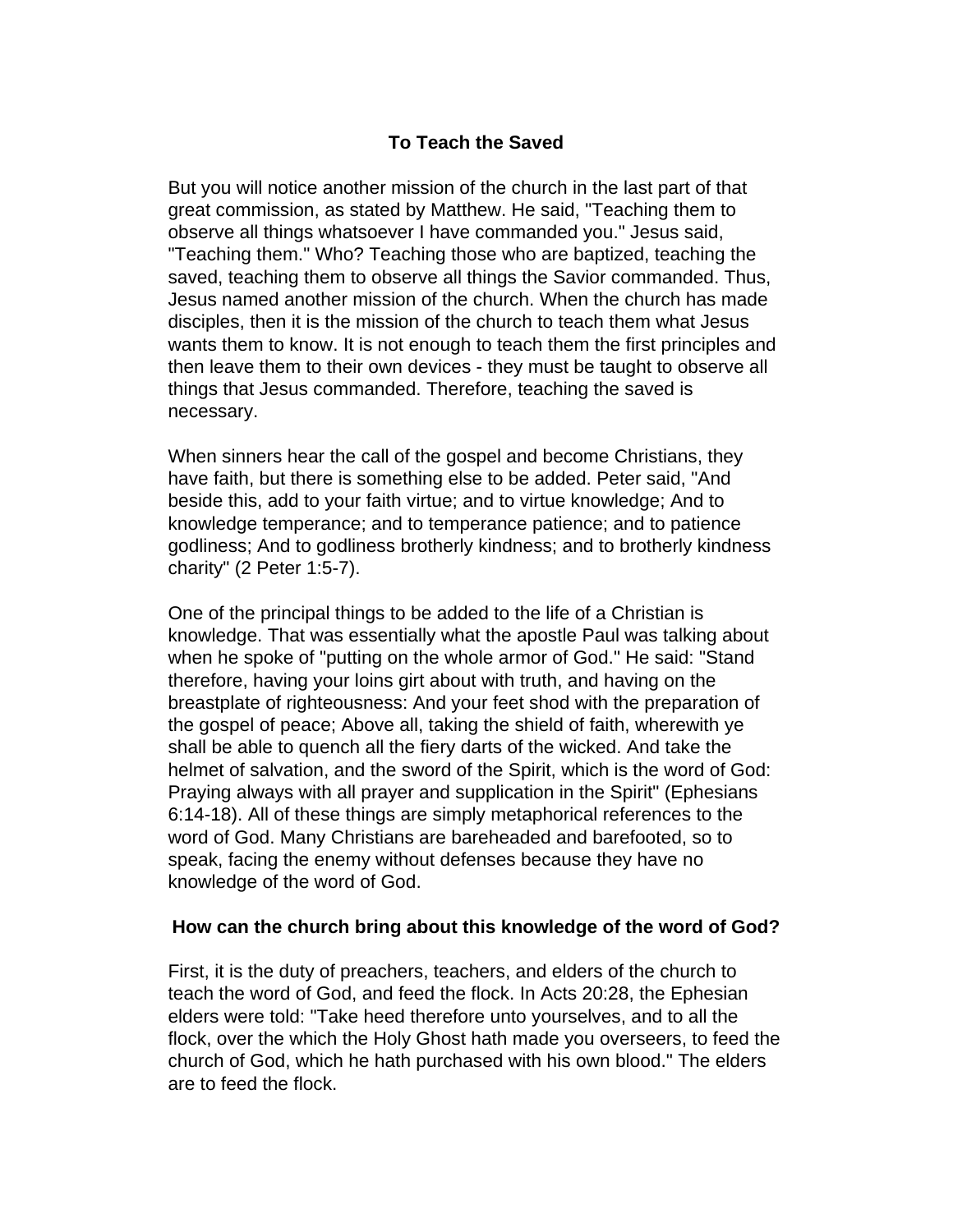In 2 Timothy 2:2, Paul told the young preacher, Timothy: "And the things that thou hast heard of me among many witnesses, the same commit thou to faithful men, who shall be able to teach others also." In other words, the preacher was to teach "faithful men" and these faithful men would likewise teach others. In Titus 2:1-8, Paul charged the preacher Titus to teach aged men, aged women, young women and young men" their duties in the church.

Also, the New Testament makes it clear that each Christian has a responsibility to other Christians. Hebrews 3:12, 13 warns: "Take heed, brethren, lest there be in any of you an evil heart of unbelief, in departing from the living God. But exhort one another daily, while it is called Today; lest any of you be hardened through the deceitfulness of sin." Therefore, it is the mission of the church to teach its members and to cause them to be strong in the Lord and in the power of his might.

# **To Provide A Spiritual Atmosphere**

It is the mission of the church to provide the kind of place where spiritual life can flourish. The meetings of the church should be the kind of meetings where the spiritual man, the inner man, can be renewed. The services should be orderly and worshipful. The meetings should not be held and conducted with the end in view of simply attracting a great crowd and catering to the wishes and wants of worldly people. It is a great mistake for people to feel that they must put on a show to attract a crowd. Remember, the apostle in speaking of conduct in meetings said: "Let all things be done decently and in order" (1 Corinthians 14:40).

It is not necessary to have the most eloquent speaker, or the most entertaining singing to build up the spiritual man. What does matter is to meet with a desire to worship and serve God in spirit and in truth, as Jesus instructed in John 4:23,24, and to show genuine love and concern for each other. Jesus said: "By this shall all men know that ye are my disciples, if ye have love one to another" (John 13:35). Therefore, it should be the duty and mission of every member of the church to make it a place that is warm, friendly, receptive, and encouraging, and to show love for this world, even as Jesus loved the world and gave his life that he might redeem it from sin.

## **To Reproduce the Character of Christ**

Another mission of the church is to provide in its members the kind of person that Jesus wants to see. The objective of every church is to produce the likeness of Christ in the lives of its members. Is the church doing that for you? Do you have the humility that Jesus manifested while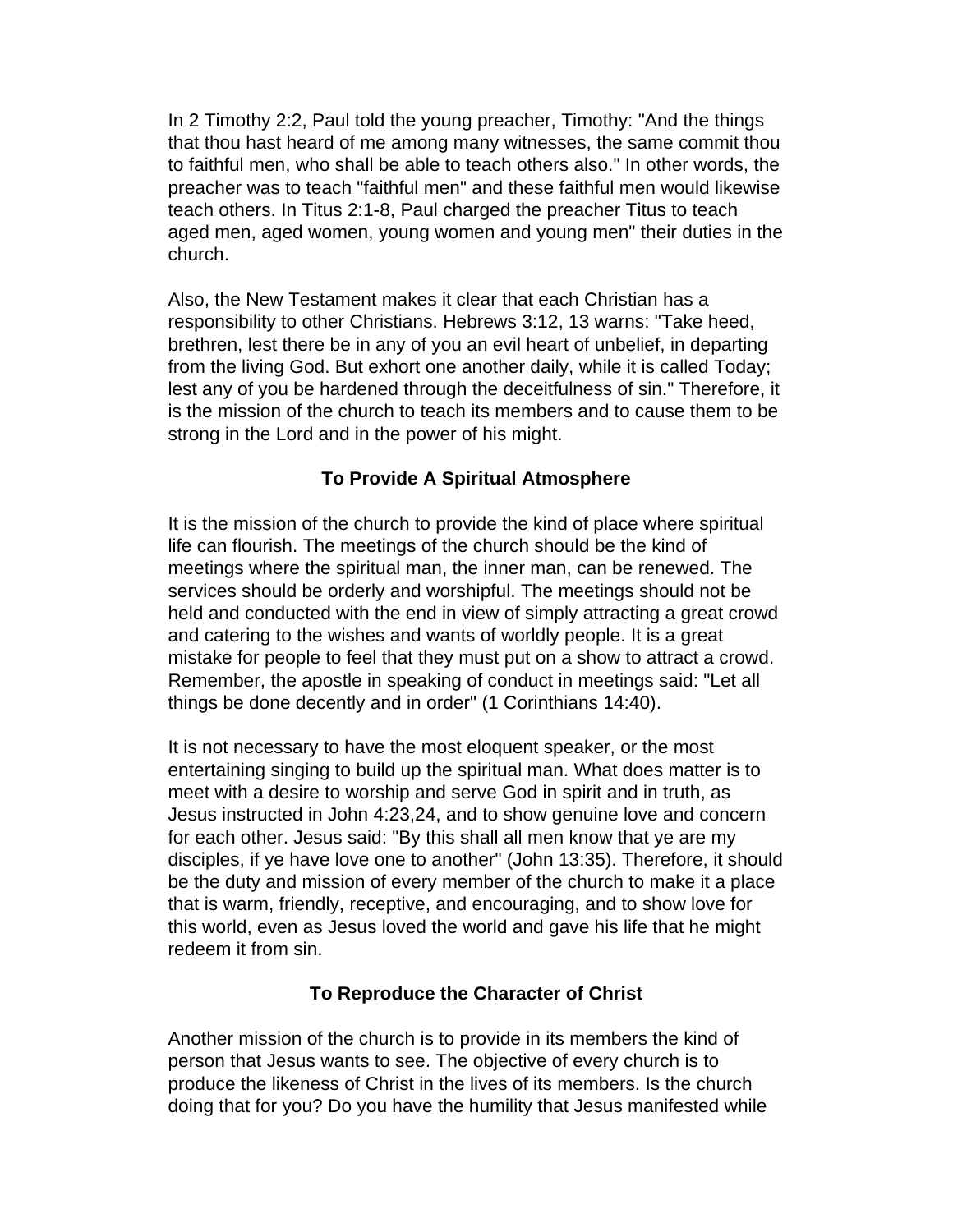on earth? Do you have the burning zeal and love for men's souls that Jesus had? Can you turn the other cheek and go the second mile as Jesus did, and as Jesus taught that we should do? Do we stand for the things that Jesus taught? The apostle Paul commanded: "Let this mind be in you, which was also in Christ Jesus" (Philippians 2:5).

That is the purpose of all our worship and work - to reproduce in our own lives the character of Jesus Christ. I once read the story of a preacher who went deep into the interior of China, to a village so remote that they could know very little about modern life. This preacher began to tell the villagers the story of Jesus - how he went about doing good, healing the sick and feeding the hungry, how he lived such an unselfish life in the interest of others, and the people said: "We know that man! He lived in our village." "Oh no," the preacher said, "this man lived in Palestine, and died hundreds of years ago." The people said, "No, this man lived among us. Come, we will show you his grave." With these words, they led the preacher to the grave, and showed him the remaining effects of an English medical doctor, who had "thrown his life away" on this remote village. This man had so exemplified the life of the Christ that when the people heard the story of Jesus, they immediately thought of the doctor.

My friend, that is one of the purposes of the church - to reproduce the character of Jesus in its members. May it be said of every Christian, as it was once said of the apostles long ago, when they were brought in before the authorities, that they "took knowledge of them that they had been with Jesus." There is no argument that can answer that kind of life. If you and I live so that people can take knowledge of us, that we have been with Jesus, that will be the most powerful influence we can ever have for the advancement of truth.

## **To Bring Joy to Mankind**

Perhaps it could be said that the all-encompassing mission and purpose of the church is to bring joy and happiness to mankind. Not as the world giveth, but as God giveth. Why is it that people attend worship? It is not because they are forced to attend. They go because they love to go. David said, "I was glad when they said unto me, Let us go into the house of the Lord" (Psalm 122:1). The happiest people I know anywhere are those who attend worship on Sunday morning and are found in their places on Sunday evening and Wednesday night, and at other times. These people are truly happy. Their faces radiate with the love of the Son of God. The Bible records that after the Philippian jailor had been baptized into Christ that he "rejoiced, believing in God with all his house" (Acts 16: 34). When the Ethiopian nobleman was baptized, "he went on his way rejoicing" (Acts 8:39).